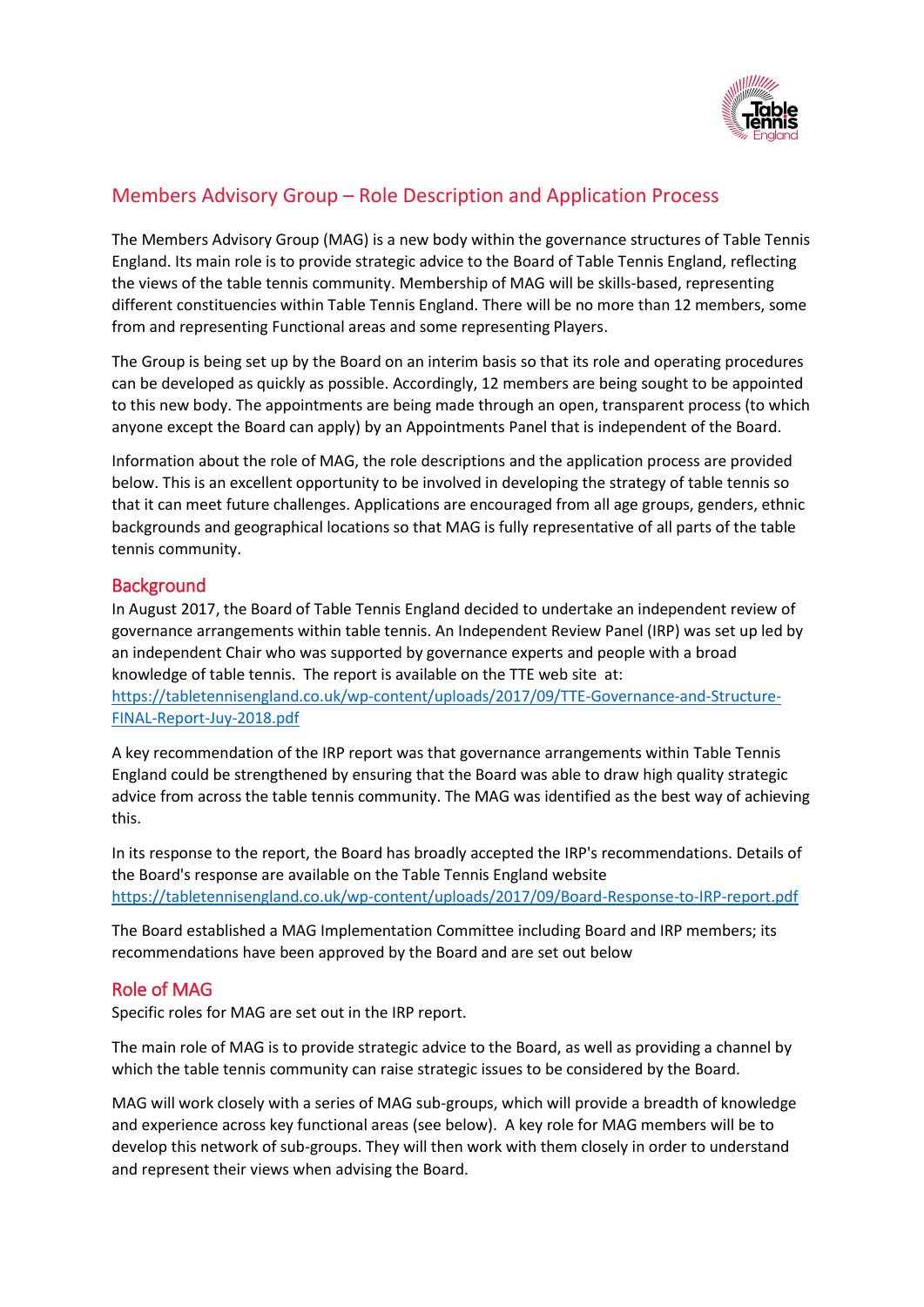

## Initial Implementation of MAG

In order to establish MAG as quickly as possible, the Board has decided to set up an Appointments Panel, independent of the Board, to make the initial appointments to MAG. As MAG develops, it will build links with the wider table tennis community and it is expected that in future the table tennis community will play a more direct role in the appointment or election of MAG members. Indeed, one of the roles of MAG will be to develop such appointment or election processes.

## Role Description and Who Should Apply

A maximum of 12 members of MAG are to be appointed. Any member of Table Tennis Englandexcept the Board and TTE staff - can apply. There will be six "Functional" roles and six "Player" roles.

The Functional roles will cover coaching, technical officials, competitions, clubs, leagues & counties, and schools. Applicants for these roles will be expected to demonstrate a deep understanding of particular functional areas and that they can build strong links with the table tennis community.

Those in the Player roles will be representative of the people who play table tennis at all levels. Normally, they will be active players themselves, but those who support players will also be eligible to apply.

More details about the role descriptions for both Functional and Player roles are given in Appendix A.

All members of MAG will need to demonstrate that they can think creatively in a forward-looking way about the future of table tennis. The ability to work constructively as part of a team will be important, as will the ability to communicate effectively with the table tennis community. Although those in functional roles will take the lead in developing specific sub-groups, all Members of MAG will be expected to contribute to building the sub-groups and supporting the network.

Members of MAG will be volunteers, and all roles are unpaid; expenses will be paid in accordance with the volunteer expenses policy. It is expected that there will be between two and four meetings of MAG per year at convenient locations. It is expected that each meeting will last up to 4 hours. Members of MAG will no doubt undertake tasks in between meetings and electronic communication methods will be used to facilitate this.

### Governance Processes

Members Advisory Group shall be providing key advice to the Board and therefore it is essential that it operates under good governance principles similar to those that apply to the Board.

A person holding a paid appointment either individually or through a business contract with the Company or a person connected in any way with the manufacture, sale or endorsement of table tennis equipment or with consultation on such equipment may not be a member of MAG. Procedures will apply that ensure that Conflicts of Interest are avoided; these are described in Appendix A (of this document) and mirror those that apply to Board meetings. These provisions are subjected to a degree of materiality. It is not intended to prohibit, for example, a coach who may be paid to assist with a youth squad camp, or an official who receives the usual payment, or a club official whose club has received a small grant from being able to be a member of MAG. In the event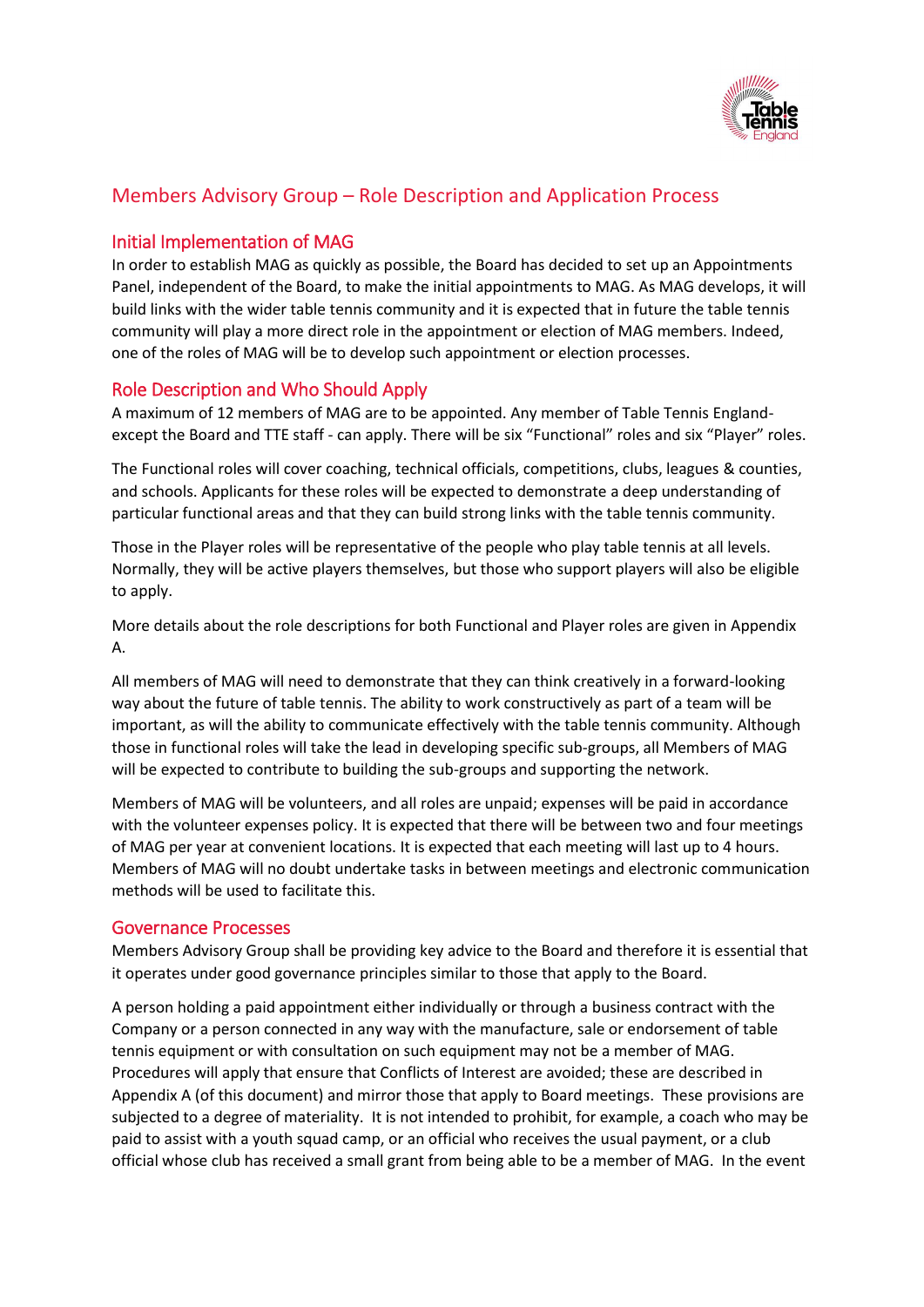

that there is a question whether the Conflicts of Interest policy applies, it will be referred to the Governance and Risk Committee for determination.

Members of MAG will be subject to term limits with a maximum total term of eight years. Initial appointments will be for two or three years with the possibility of renewal; all subsequent appointment or election processes should take into account staggered changes in the composition of the Group and succession planning.

### How to Apply

Administrative support for the application process is being provided by Head Office at Table Tennis England. Please submit your CV and a letter stating which role(s) you are applying for and why you think you can make an effective contribution to the work of MAG. You should submit this by e-mail to [hr@tabletennisengland.co.uk.](mailto:hr@tabletennisengland.co.uk) Please ensure you reference Members Advisory Group in the subject box when sending your email.

The closing date for applications is 16<sup>th</sup> November 2018. Interviews should be undertaken by early December 2018.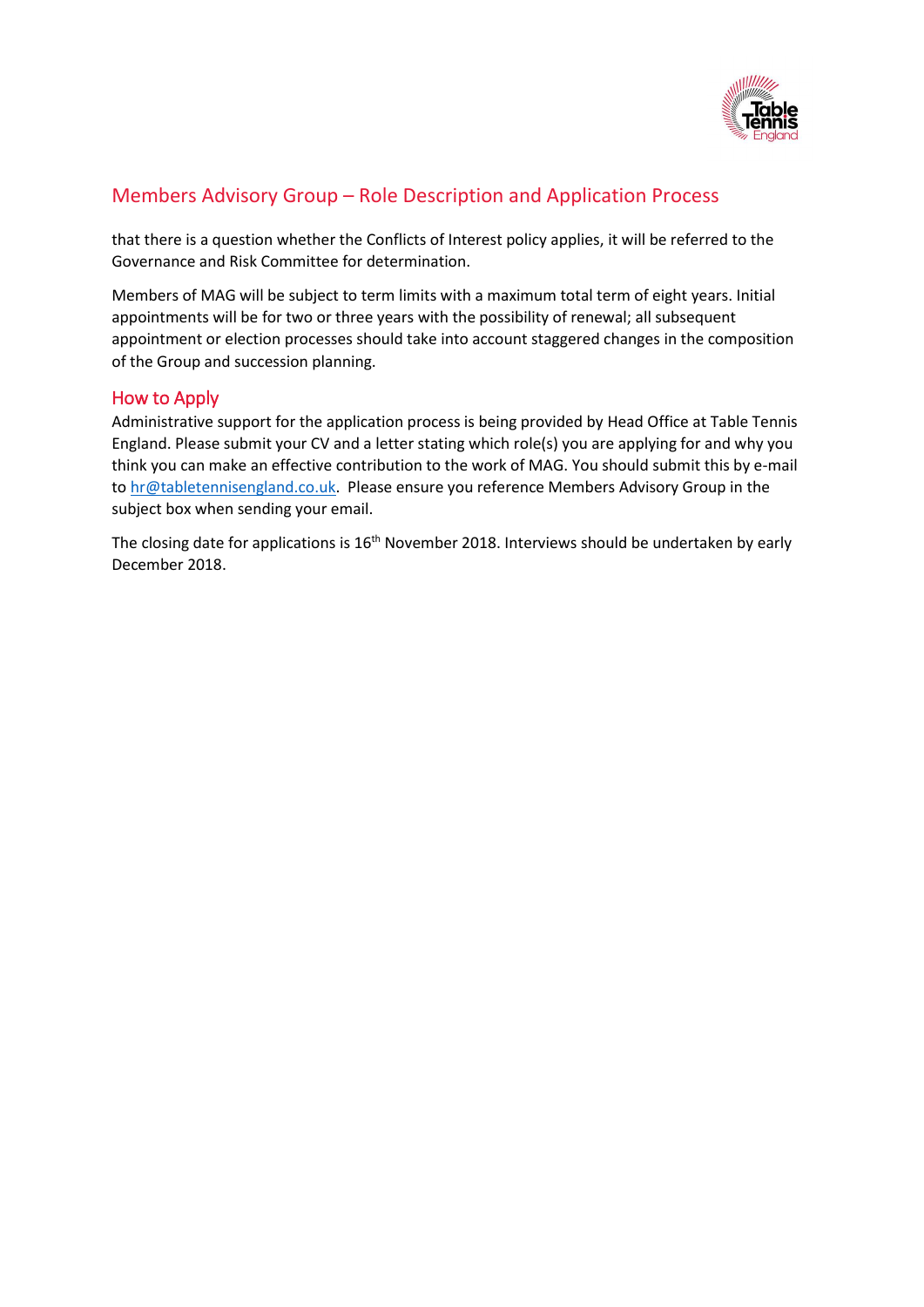

### **APPENDIX A - Details of Role Descriptions**

Members of MAG will come from all age groups, genders, ethnic backgrounds and geographical locations so that MAG is fully representative of all parts of the table tennis community.

All members of MAG will need to demonstrate that they can think creatively in a forward-looking way about the future of table tennis. The ability to work constructively as part of a team will be important, as will the ability to communicate effectively with the table tennis community.

Although those in Functional roles will take the lead in developing specific sub-groups, all Members of MAG will be expected to contribute to building the sub-groups and supporting the network.

### Functional Roles

The functional roles will cover coaching, technical officials, competitions, clubs, league & county officials, and schools. The people applying for these roles will be expected to demonstrate a deep understanding of particular functional areas and that they can build strong links with the table tennis community.

Specific requirements relating to the Functional roles are set out below. All applicants must demonstrate a current involvement in the relevant function

#### **A1 – Coaching**

- Experience as someone who has played a significant role as a qualified coach (any level)
- Possess a current Coach License
- A good understanding of the issues faced by coaches
- A person who is respected within the coaching community
- An ability to build a network of coaches
- An ability to communicate & engage with the network

#### **A2 – Technical Officials**

- Experience as someone who has played a significant role as a qualified technical official (any level)
- A good understanding of the issues faced by technical officials
- A person who is respected within the technical officials community
- An ability to build a network of technical officials
- An ability to communicate & engage with the network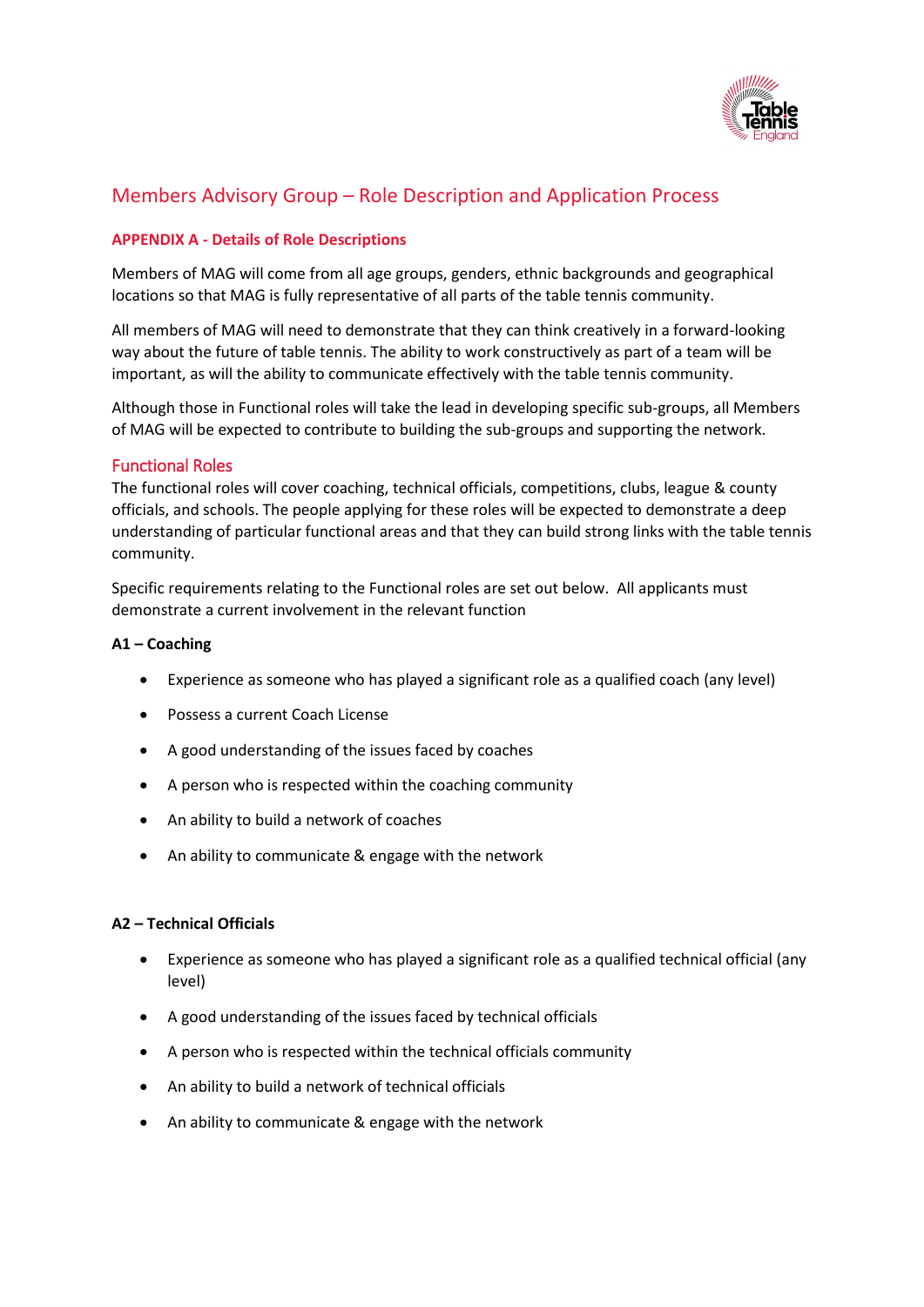

#### **A3 – Competitions**

- Experience as someone who has played a significant role as an organiser in National Competitions (e.g. British League, County Championships, Grand Prix)
- A good understanding of the issues necessary for the successful development of competitions
- A person who is respected by those who organise competitions
- An ability to build a network of those who organise competitions
- An ability to communicate & engage with the network

#### **A4 – Clubs**

- Experience as someone who has played a significant role in setting up, managing or building a club (particularly a Premier Club or Accredited Club)
- A good understanding of the issues faced by clubs
- A person who is respected by others who manage and develop clubs
- An ability to build a network of clubs
- An ability to communicate & engage with the network

#### **A5 – League & County Officials**

- Experience as someone who has played a significant role in local league and/or county management
- A good understanding of the issues faced by local leagues and counties
- A person who is respected by their peers in other local leagues and counties
- An ability to build a network of local league and county officials
- An ability to communicate & engage with the network